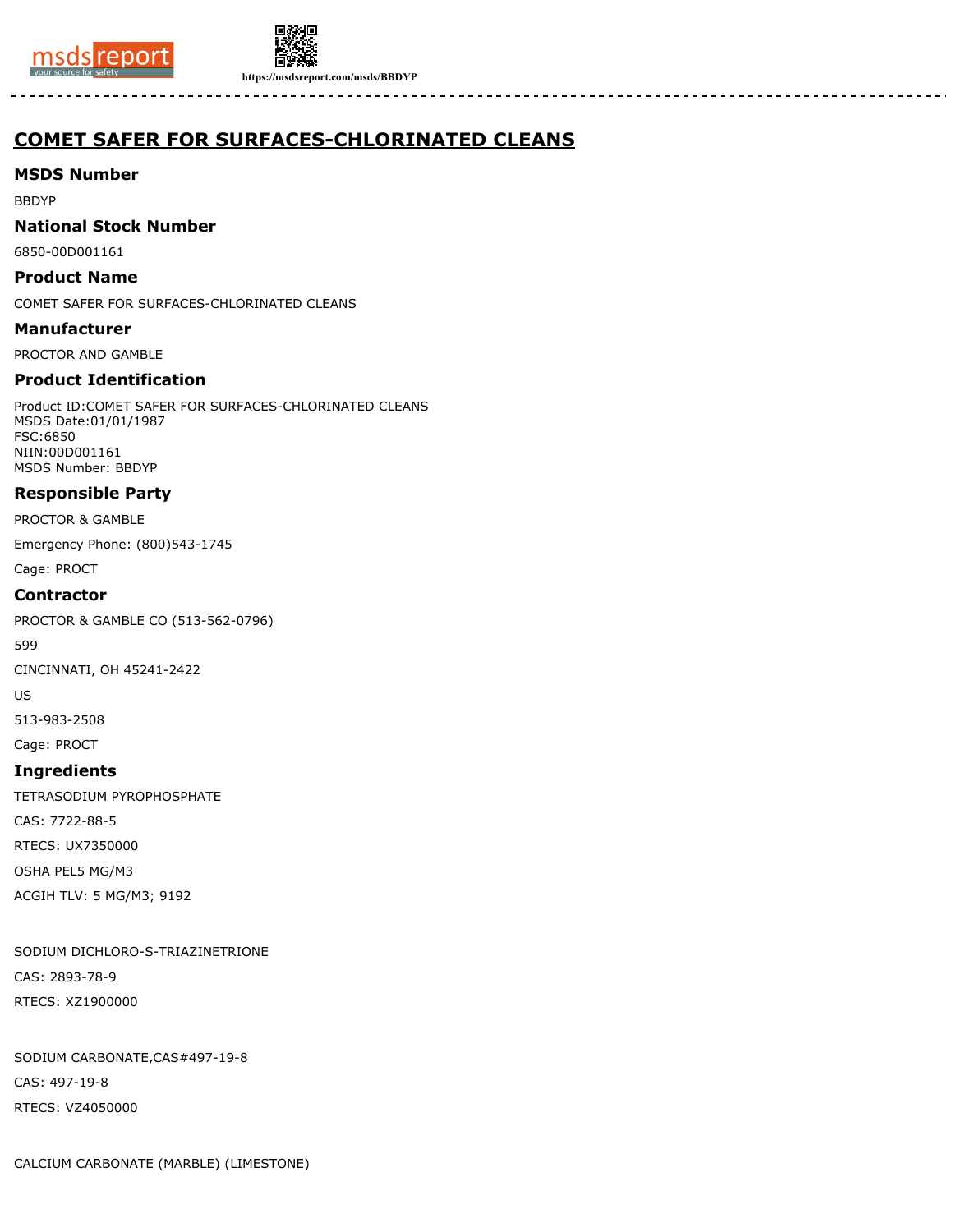

![](_page_1_Picture_1.jpeg)

**https://msdsreport.com/msds/BBDYP**

CAS: 1317-65-3

RTECS: EV9580000

OSHA PEL15 MG/M3 TDUST

ACGIH TLV: 10 MG/M3 TDUST; 9192

SODIUM ALKYL BENZENE SULFONATE

#### **Hazards**

Effects of Overexposure:MILD SKIN,EYE AND MUCOUS MEMBRANE IRRITANT;ING:MILD GI IRR,NAUSEA,VOMIT,DIARR

#### **First Aid**

First Aid:INHAL:FRESH AIR,REST,HALF UPRIGHT POSITION,GET MEDICAL ATTENTION. SKN:REMOVE CONTD CLTHG,RINSE SKN W/PLTY OF H\*2O & GET MEDICAL ATTENTION EYES: RINSE W/PLTY OF H\*2O,SEE DR. INGEST:RINSE MOUTH,GIVE PLT Y OF H\*2O TO DRINK & GET MEDICAL ATTENTION.

### **Fire Fighting**

Extinguishing Media:CO\*2,WATER,DRY CHEMICAL Fire Fighting Procedures:NONE Unusual Fire/Explosion Hazard:NONE

### **Accidental Release**

Spill Release Procedures:SWEEP UP AND PLACE IN SUITABLE DISPOSAL **CONTAINER** 

# **Handling**

Handling and Storage Precautions:AVOID MOISTURE WHEN STORING TO PREVENT LOSS OF BLEACHING/GERMICIDAL ACTION AND TO PREVENT CAKING.

# **Exposure Controls**

Respiratory Protection:NIOSH APPVD RESP FOR DUST Ventilation:MECHANICAL VENT TO MAINTN EXPOS BELOW TLV(S) Protective Gloves:NONE Eye Protection:AS REQUIRED Other Protective Equipment:NONE Supplemental Safety and Health MSDS DATED 04-04-86/OTHER INGRED:COLORANT,PERFUME/

# **Chemical Properties**

HCC:N1 Spec Gravity:1 Solubility in Water:MODERATELY Appearance and Odor:GREEN POWDER,CEDAR PINE ODOR Percent Volatiles by Volume:1

### **Stability**

Stability Indicator/Materials to Avoid:YES AMMONIA AND ACIDS Stability Condition to Avoid:NONE Hazardous Decomposition Products:CHLORINE GAS

### **Disposal**

Waste Disposal Methods:PRODUCT CONTAINS BIODEGRADABLE SURFACTANT. IF PERMITTED,FLUSH DOWN SEWER/DRAIN WITH LARGE EXCESS OF WATER OR DISPOSE OF AT LANDFILL. DISPOSAL IS TO BE PERFORMED IAW LOCAL,STATE AND FEDERAL REGULATIONS .

Disclaimer (provided with this information by the compiling agencies): This information is formulated for use by elements of the Department of Defense. The United States of America in no manner whatsoever, expressly or implied, warrants this information to be accurate and disclaims all liability for its use. Any person utilizing this